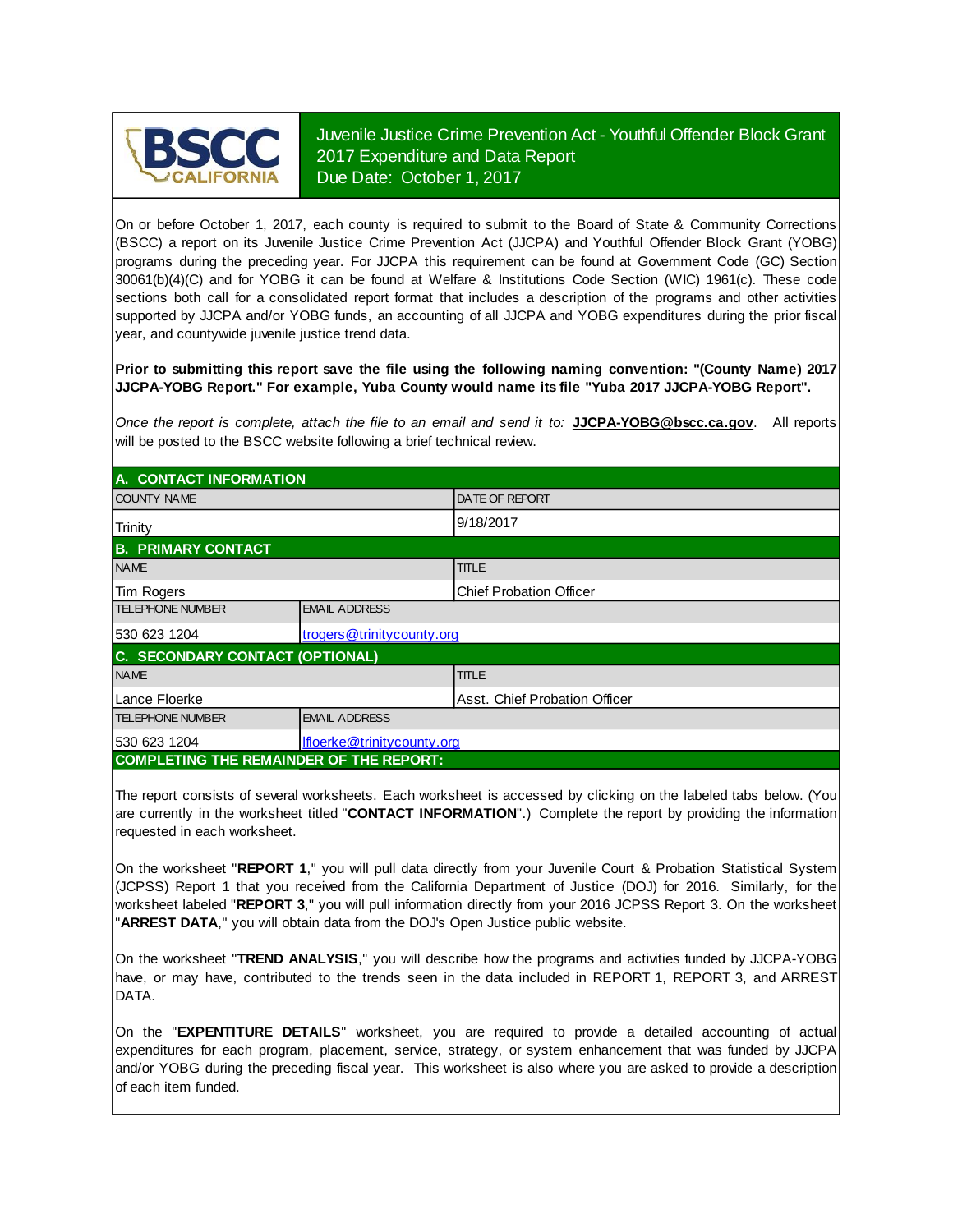### **COUNTYWIDE JUVENILE JUSTICE DATA for:** *Trinity*

*In the blank boxes below, enter the data from your Report 1 received from DOJ as titled below:*

**Referrals of Juveniles to Probation Departments for Delinquent Acts, January 1 - December 31, 2016 Age by Referral Type, Gender, Race/Ethnic Group, Referral Source, Detention, Prosecutor Action, and Probation Department Disposition**

**Report 1**

#### **Probation Department Disposition**

| <b>Informal Probation</b> |  |
|---------------------------|--|
| <b>Diversions</b>         |  |
| <b>Petitions Filed</b>    |  |

#### **Gender (OPTIONAL)**

| <b>Male</b> |    |
|-------------|----|
| Female      | 10 |
| ΤΩΤΔΙ       |    |

#### **Race/Ethnic Group (OPTIONAL)**

| <b>Hispanic</b>  |    |
|------------------|----|
| White            |    |
| <b>Black</b>     |    |
| Asian            |    |
| Pacific Islander |    |
| Indian           | 3  |
| <b>Unknown</b>   | 11 |
| <b>TOTAL</b>     |    |

**Please use this space to explain any exceptions and/or anomalies in the data reported above:**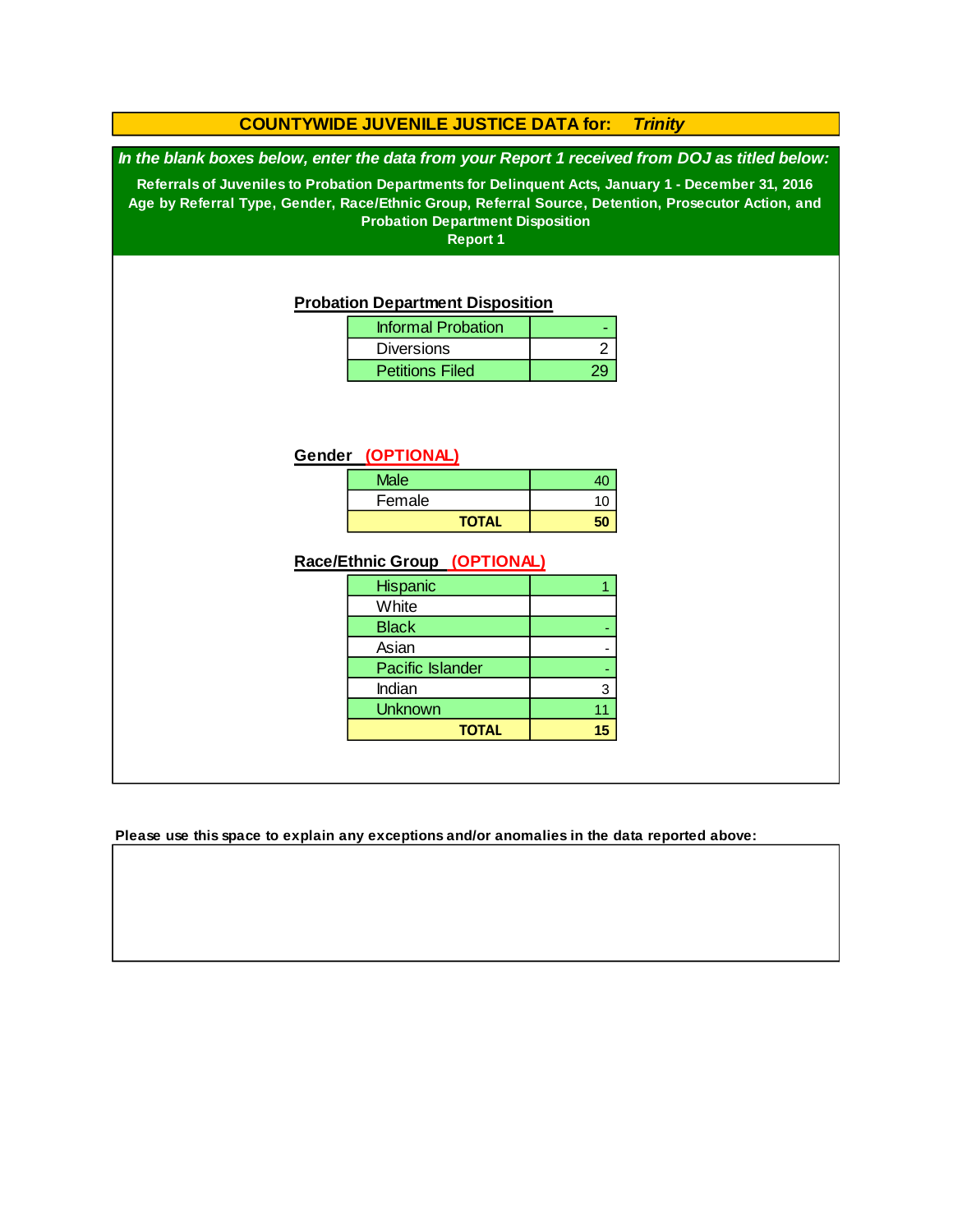| <b>COUNTYWIDE JUVENILE JUSTICE DATA for:</b><br><b>Trinity</b>                                                                                                                                                                                                                                                                                  |                                |              |                |  |  |
|-------------------------------------------------------------------------------------------------------------------------------------------------------------------------------------------------------------------------------------------------------------------------------------------------------------------------------------------------|--------------------------------|--------------|----------------|--|--|
| In the blank boxes below, enter the data from your Report 3 received from DOJ as titled below:<br>Juvenile Court Dispositions Resulting From Petitions for Delinquesnt Acts, January 1 - December 31, 2016<br>Age by Petition Type, Sex, Race/Ethnic Group, Defense Representation, Court Disposition and Wardship Placement<br><b>Report 3</b> |                                |              |                |  |  |
| <b>Petition Type</b>                                                                                                                                                                                                                                                                                                                            |                                |              |                |  |  |
|                                                                                                                                                                                                                                                                                                                                                 | <b>New</b>                     |              | 21             |  |  |
|                                                                                                                                                                                                                                                                                                                                                 | Subsequent                     |              | 8              |  |  |
|                                                                                                                                                                                                                                                                                                                                                 |                                | <b>TOTAL</b> | 29             |  |  |
|                                                                                                                                                                                                                                                                                                                                                 | <b>Court Disposition</b>       |              |                |  |  |
|                                                                                                                                                                                                                                                                                                                                                 | <b>Informal Probation</b>      |              |                |  |  |
|                                                                                                                                                                                                                                                                                                                                                 | Non-Ward Probation             |              | 3              |  |  |
|                                                                                                                                                                                                                                                                                                                                                 | <b>Wardship Probation</b>      |              | 15             |  |  |
|                                                                                                                                                                                                                                                                                                                                                 | Diversion                      |              |                |  |  |
|                                                                                                                                                                                                                                                                                                                                                 | Deferred Entry of Judgement    |              |                |  |  |
|                                                                                                                                                                                                                                                                                                                                                 | <b>Wardship Placements</b>     |              |                |  |  |
|                                                                                                                                                                                                                                                                                                                                                 | <b>Own/Relative's Home</b>     |              | 14             |  |  |
|                                                                                                                                                                                                                                                                                                                                                 | Non-Secure County Facility     |              |                |  |  |
|                                                                                                                                                                                                                                                                                                                                                 | <b>Secure County Facility</b>  |              |                |  |  |
|                                                                                                                                                                                                                                                                                                                                                 | Other Public Facility          |              | 1              |  |  |
|                                                                                                                                                                                                                                                                                                                                                 | <b>Other Private Facillity</b> |              |                |  |  |
|                                                                                                                                                                                                                                                                                                                                                 | Other                          |              |                |  |  |
|                                                                                                                                                                                                                                                                                                                                                 | California Youth Authority*    |              |                |  |  |
|                                                                                                                                                                                                                                                                                                                                                 |                                | <b>TOTAL</b> | 15             |  |  |
|                                                                                                                                                                                                                                                                                                                                                 | <b>Subsequent Actions</b>      |              |                |  |  |
|                                                                                                                                                                                                                                                                                                                                                 | <b>Technical Violations</b>    |              |                |  |  |
|                                                                                                                                                                                                                                                                                                                                                 |                                |              |                |  |  |
| Sex (OPTIONAL)                                                                                                                                                                                                                                                                                                                                  |                                |              |                |  |  |
|                                                                                                                                                                                                                                                                                                                                                 | <b>Male</b>                    |              | 26             |  |  |
|                                                                                                                                                                                                                                                                                                                                                 | Female                         |              | 3              |  |  |
|                                                                                                                                                                                                                                                                                                                                                 |                                | <b>TOTAL</b> | 29             |  |  |
|                                                                                                                                                                                                                                                                                                                                                 | Race/Ethnic Group (OPTIONAL)   |              |                |  |  |
|                                                                                                                                                                                                                                                                                                                                                 | Hispanic                       |              |                |  |  |
|                                                                                                                                                                                                                                                                                                                                                 | White                          |              | 19             |  |  |
|                                                                                                                                                                                                                                                                                                                                                 | <b>Black</b>                   |              |                |  |  |
|                                                                                                                                                                                                                                                                                                                                                 | Asian                          |              |                |  |  |
|                                                                                                                                                                                                                                                                                                                                                 | Pacific Islander               |              |                |  |  |
|                                                                                                                                                                                                                                                                                                                                                 | Indian                         |              | 3              |  |  |
|                                                                                                                                                                                                                                                                                                                                                 | <b>Unknown</b>                 |              | $\overline{7}$ |  |  |
|                                                                                                                                                                                                                                                                                                                                                 |                                | <b>TOTAL</b> | 29             |  |  |

**Please use this space to explain any exceptions and/or anomalies in the data reported above:** 

\* The JCPSS reports show "California Youth Authority," however it is now called the "Division of Juvenile Justice."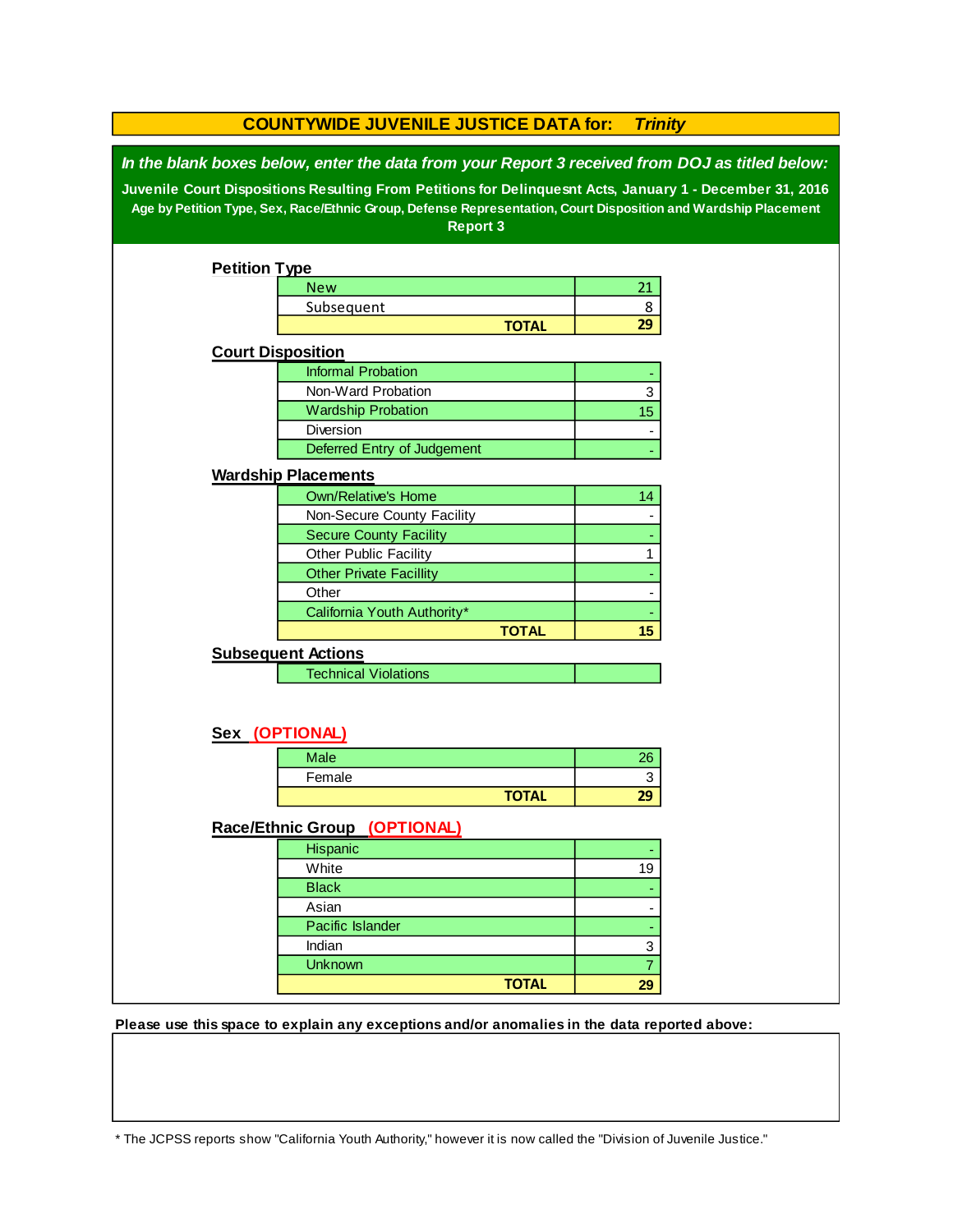|                                                                                                                                                                                | <b>COUNTYWIDE JUVENILE JUSTICE DATA for:</b> | <b>Trinity</b> |  |  |  |  |
|--------------------------------------------------------------------------------------------------------------------------------------------------------------------------------|----------------------------------------------|----------------|--|--|--|--|
| In the blank boxes below, enter your juvenile arrest data from last year.<br>Arrest data by county can be found at:<br>https://openjustice.doj.ca.gov/crime-statistics/arrests |                                              |                |  |  |  |  |
| <b>Arrests</b>                                                                                                                                                                 |                                              |                |  |  |  |  |
|                                                                                                                                                                                | <b>Felony Arrests</b>                        | 10             |  |  |  |  |
|                                                                                                                                                                                | <b>Misdemeanor Arrests</b>                   | 6              |  |  |  |  |
|                                                                                                                                                                                | <b>Status Arrests</b>                        |                |  |  |  |  |
|                                                                                                                                                                                | <b>TOTAL</b>                                 | 16             |  |  |  |  |
|                                                                                                                                                                                | Gender (OPTIONAL)<br><b>Male</b><br>Female   | $\bf 8$<br>8   |  |  |  |  |
|                                                                                                                                                                                | <b>TOTAL</b>                                 | 16             |  |  |  |  |
| Race/Ethnic Group (OPTIONAL)                                                                                                                                                   |                                              |                |  |  |  |  |
|                                                                                                                                                                                | <b>Black</b>                                 |                |  |  |  |  |
|                                                                                                                                                                                | White                                        | 15             |  |  |  |  |
|                                                                                                                                                                                | Hispanic                                     |                |  |  |  |  |
|                                                                                                                                                                                | Other<br><b>TOTAL</b>                        | 1<br>16        |  |  |  |  |
|                                                                                                                                                                                |                                              |                |  |  |  |  |
|                                                                                                                                                                                |                                              |                |  |  |  |  |

**Please use this space to explain any exceptions and/or anomalies in the data reported above:**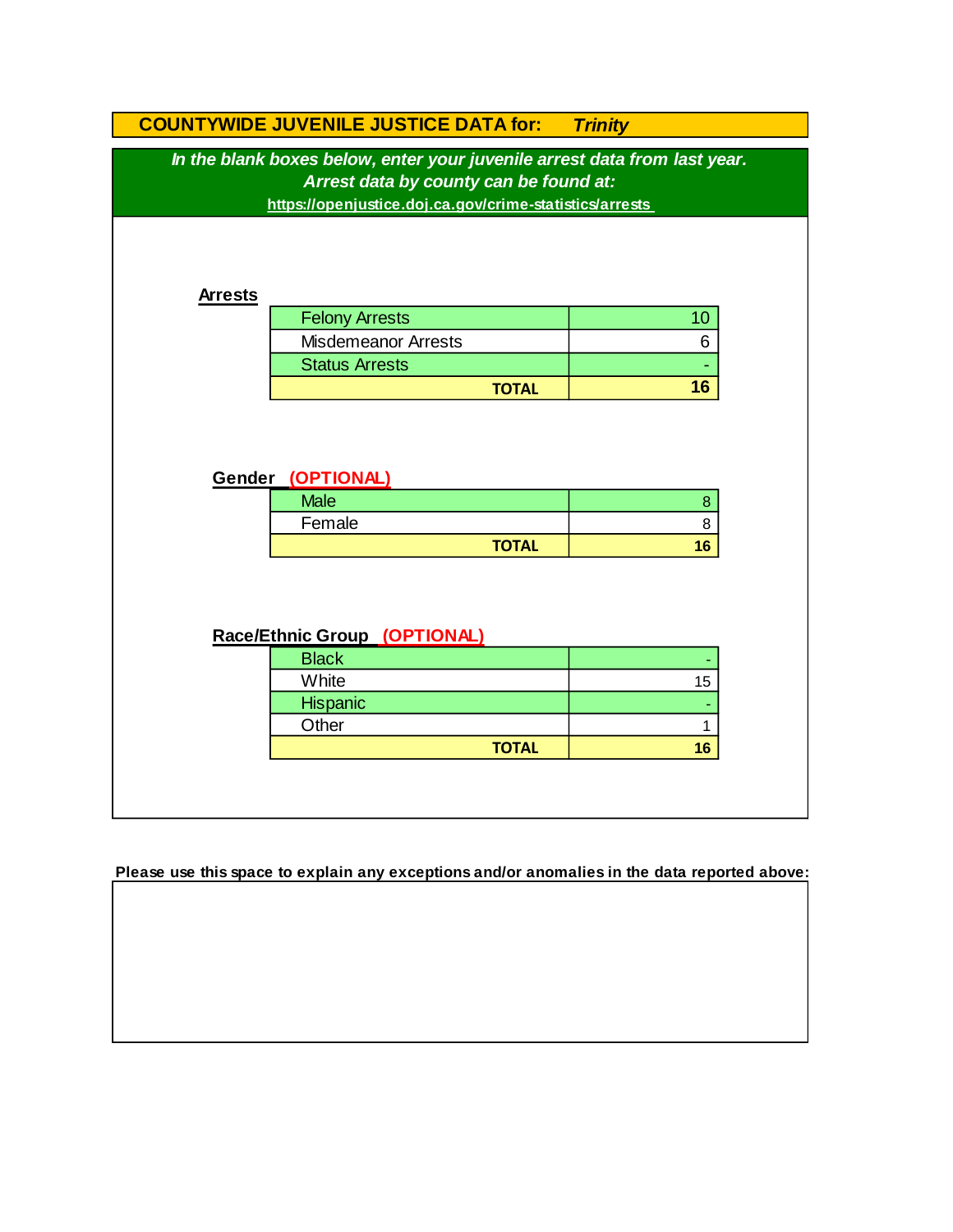# **ANALYSIS OF COUNTYWIDE TREND DATA for:** *Trinity*

### **Government Code Section 30061(b)(4)(C)(iv) & WIC Section 1961(c)(3)**

Provide <sup>a</sup> summary description or analysis, based on available information, of how the programs, placements, services, strategies or system enhancements funded by JJCPA-YOBG have, or may have, contributed to, or influenced, the juvenile justice data trends identified in this report.

An analysis of the data trends related to juvenile justice in Trinity County reveals effectiveness in meeting intended goals related to prevention, early intervention, and diversion from deeper impact of youth into our local justice system. This can be seen in the overall reduction of Ward cases in the system, the steep decline in the number of removals and out-of-home placements, and the fact that we have not had a single DJJ state commit for nearly 10 years. Additionally, the fact that juvenile arrests rates have been declining speaks to the effectiveness of the front-loading of juvenile prevention and intervention services in both outcomes and fiscal pragmatism.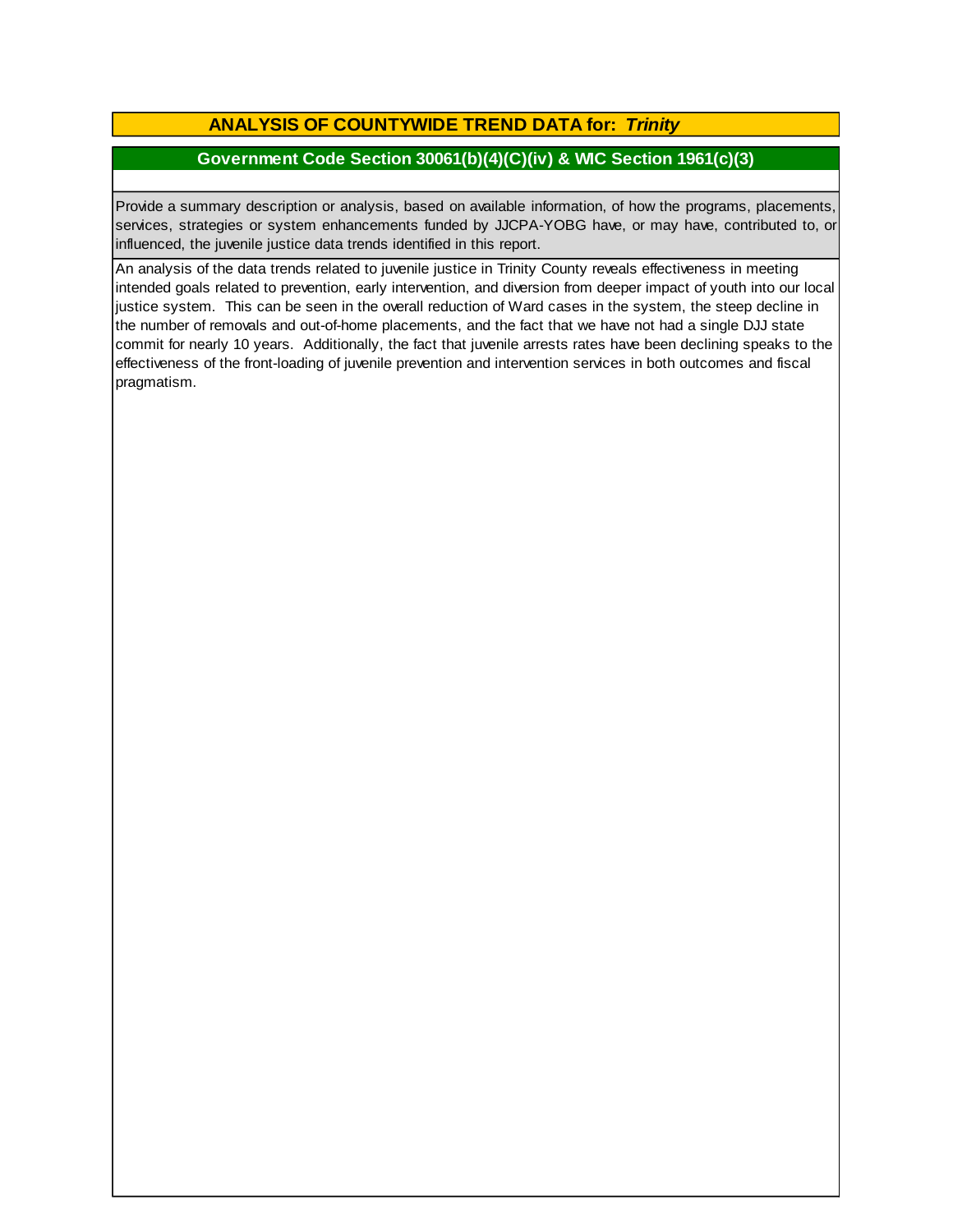Use the template(s) below to report the programs, placements, services, strategies, and/or system enhancements you funded in the preceding fiscal year. Use <sup>a</sup> separate template for each program, placement, service, strategy, or system enhancement that was supported with JJCPA and/or YOBG funds. If you need more templates than provided, copy and paste additional templates below the last Accounting of Expenditures template.

Start by indicating the name of the first program, placement, service, strategy, or system enhancement that was funded with JJCPA and/or YOBG funds last year. Next indicate the expenditure category using the drop down list provided in the Expenditure Category portion on each of the templates.

|                    | Code | <b>Expenditure Category</b>             | Code           | <b>Expenditure Category</b>                   |
|--------------------|------|-----------------------------------------|----------------|-----------------------------------------------|
| <b>Placements</b>  | 1    | Juvenile Hall                           | 5              | <b>Private Residential Care</b>               |
|                    | 2    | Ranch                                   | 6              | Home on Probation                             |
|                    | 3    | Camp                                    | $\overline{7}$ | Other Placement                               |
|                    | 4    | Other Secure/Semi-Secure Rehab Facility |                |                                               |
|                    | Code | <b>Expenditure Category</b>             | Code           | <b>Expenditure Category</b>                   |
| <b>Direct</b>      | 8    | Alcohol and Drug Treatment              | 26             | Life/Independent Living Skills                |
| <b>Services</b>    | 9    | <b>After School Services</b>            |                | Training/Education                            |
|                    | 10   | Aggression Replacement Therapy          | 27             | Individual Mental Health Counseling           |
|                    | 11   | Anger Management Counseling/Treatment   | 28             | Mental Health Screening                       |
|                    | 12   | Development of Case Plan                | 29             | Mentoring                                     |
|                    | 13   | <b>Community Service</b>                | 30             | Monetary Incentives                           |
|                    | 14   | Day or Evening Treatment Program        | 31             | Parenting Education                           |
|                    | 15   | Detention Assessment(s)                 | 32             | Pro-Social Skills Training                    |
|                    | 16   | <b>Electronic Monitoring</b>            | 33             | <b>Recreational Activities</b>                |
|                    | 17   | <b>Family Counseling</b>                | 34             | Re-Entry or Aftercare Services                |
|                    | 18   | <b>Functional Family Therapy</b>        | 35             | Restitution                                   |
|                    | 19   | Gang Intervention                       | 36             | Restorative Justice                           |
|                    | 20   | Gender Specific Programming for Girls   | 37             | Risk and/or Needs Assessment                  |
|                    | 21   | Gender Specific Programming for Boys    | 38             | <b>Special Education Services</b>             |
|                    | 22   | <b>Group Counseling</b>                 | 39             | Substance Abuse Screening                     |
|                    | 23   | Intensive Probation Supervision         | 40             | <b>Transitional Living Services/Placement</b> |
|                    | 24   | Job Placement                           | 41             | Tutoring                                      |
|                    | 25   | Job Readiness Training                  | 42             | Vocational Training                           |
|                    |      |                                         | 43             | <b>Other Direct Service</b>                   |
|                    | Code | <b>Expenditure Category</b>             | Code           | <b>Expenditure Category</b>                   |
| Capacity           | 44   | Staff Training/Professional Development | 48             | <b>Contract Services</b>                      |
| Building/          | 45   | <b>Staff Salaries/Benefits</b>          | 49             | <b>Other Procurements</b>                     |
| <b>Maintenance</b> | 46   | Capital Improvements                    | 50             | Other                                         |
| <b>Activities</b>  | 47   | Equipment                               |                |                                               |

### **List of Expenditure Categories and Associated Numerical Codes**

For each program, placement, service, strategy, or system enhancement, record actual expenditure details for the preceding fiscal year. Expenditures will be categorized as coming from one or more of three funding sources - JJCPA funds, YOBG funds, and other funding sources (local, federal, other state, private, etc.). Be sure to report all JJCPA and YOBG expenditures for the preceding fiscal year irrespective of the fiscal year during which the funds were allocated. Definitions of the budget line items are provided on the next page.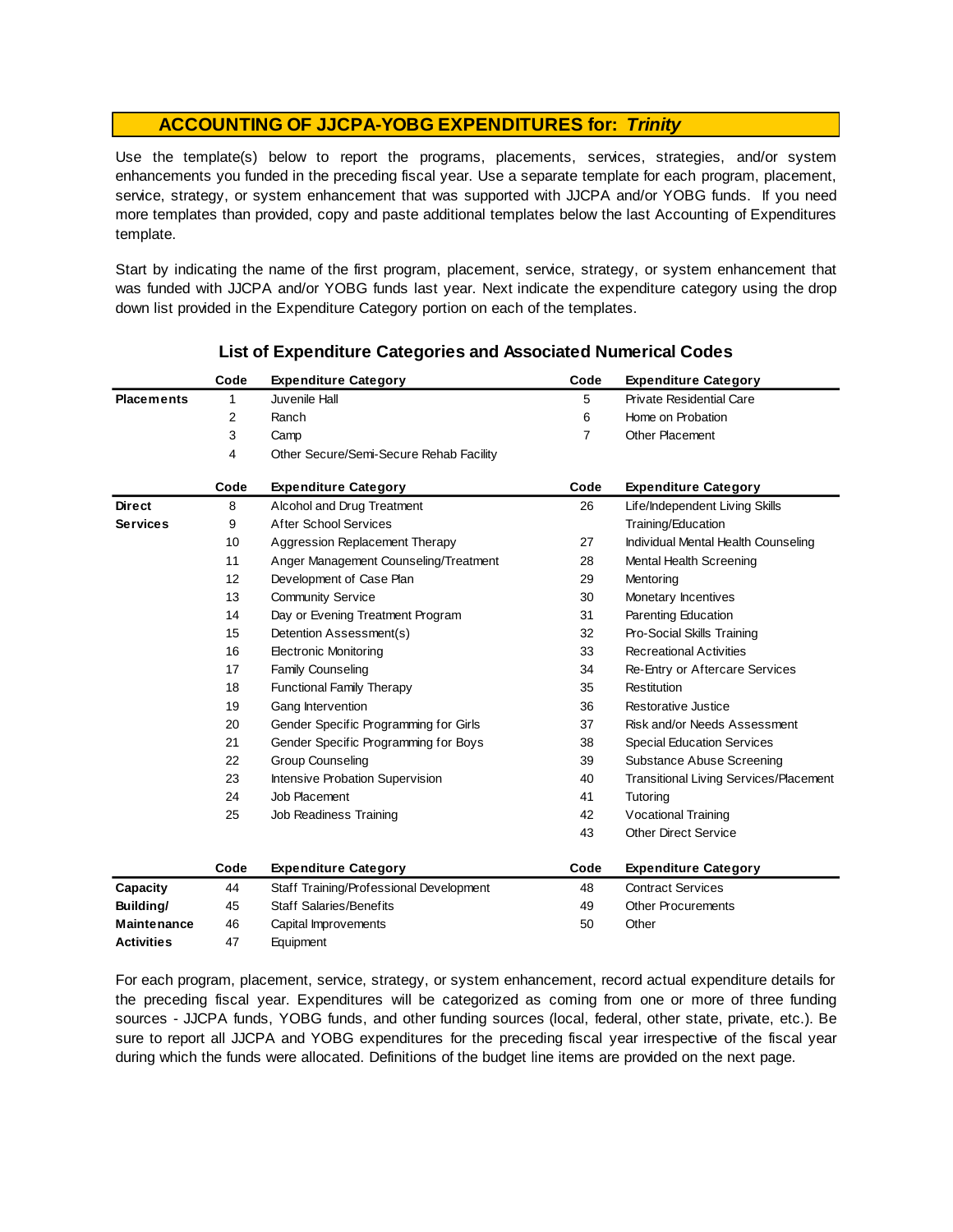**Salaries and Benefits** includes all expenditures related to paying the salaries and benefits of county probation (or other county department) employees who were directly involved in grant-related activities.

**Services and Supplies** includes expenditures for services and supplies necessary for the operation of the project (e.g., lease payments for vehicles and/or office space, office supplies) and/or services provided to participants and/or family members as part of the project's design (e.g., basic necessities such as food, clothing, transportation, and shelter/housing; and related costs).

**Professional Services** includes all services provided by individuals and agencies with whom the County contracts. The county is responsible for reimbursing every contracted individual/agency.

**Community-Based Organizations (CBO)** includes all expenditures for services received from CBO's. *NOTE* : *I f you use JJCPA and/or YOBG funds t o contract with <sup>a</sup> CBO, report that expenditure on this line item rather than on the Professional Services line item.*

**Fixed Assets/Equipment** includes items such as vehicles and equipment needed to implement and/or operate the program, placement, service, etc. (e.g., computer and other office equipment including furniture).

**Administrative Overhead** includes all costs associated with administration of the program, placement, service, strategy, and/or system enhancement being supported by JJCPA and/or YOBG funds.

Use the space below the budget detail to provide a narrative description for each program, placement, service, strategy, and/or system enhancement that was funded last year. *To do so, double click on the response box provided for this purpose.* 

Repeat this process as many times as needed to fully account for all programs, placements, services, strategies, and systems enhancements that were funded with JJCPA and/or YOBG during the last fiscal year. Keep in mind that this full report will be posted on the BSCC website in accordance with state law.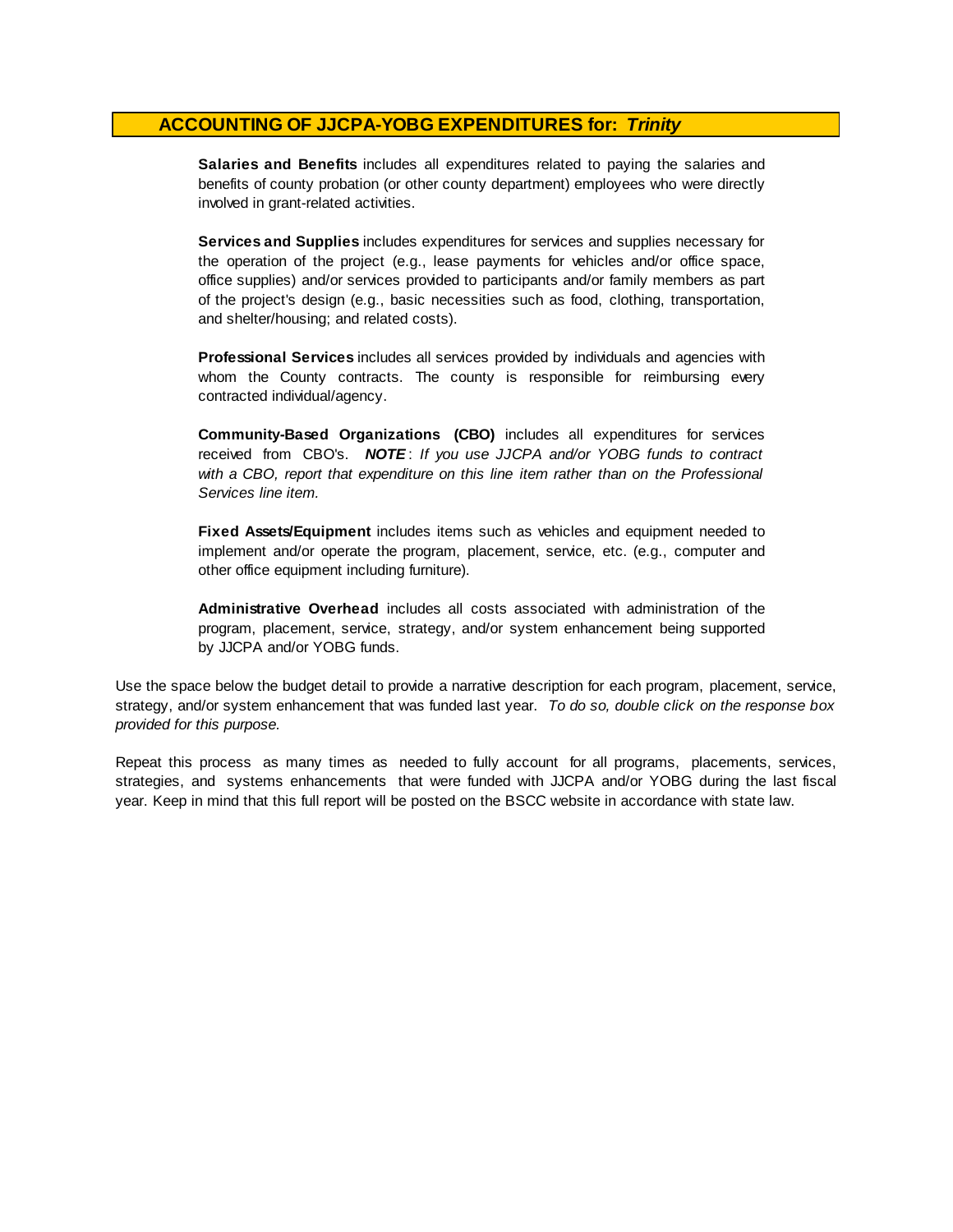| 1. Program, Placement, Service, Strategy, or System Enhancement         |                                                                   |    |        |  |  |
|-------------------------------------------------------------------------|-------------------------------------------------------------------|----|--------|--|--|
| Name of program, placement, service,<br>strategy or system enhancement: | Intensive Probation Supervision and Services                      |    |        |  |  |
| <b>Expenditure Category:</b>                                            | Intensive Probation Supervision                                   |    |        |  |  |
|                                                                         | All Other Funds<br>YOBG Funds<br><b>JJCPA Funds</b><br>(Optional) |    |        |  |  |
| Salaries & Benefits:                                                    |                                                                   | \$ | 97,903 |  |  |
| Services & Supplies:                                                    |                                                                   | \$ | 7,397  |  |  |
| <b>Professional Services:</b>                                           |                                                                   |    |        |  |  |
| Community Based Organizations:                                          |                                                                   |    |        |  |  |
| <b>Fixed Assets/Equipment:</b>                                          |                                                                   |    |        |  |  |
| Administrative Overhead:<br>\$<br>11,700                                |                                                                   |    |        |  |  |
| Other Expenditures (List Below):                                        |                                                                   |    |        |  |  |
|                                                                         |                                                                   |    |        |  |  |
|                                                                         |                                                                   |    |        |  |  |
|                                                                         |                                                                   |    |        |  |  |
| 117,000<br><b>TOTAL:I</b><br>S<br>S<br>S                                |                                                                   |    |        |  |  |

Provide a description of the program, placement, service, strategy or system enhancement that was funded with JJCPA and/or YOBG funds in the preceding fiscal year. For example, you might want to include information on the types of youth served, prevention services you provided, your accomplishments, any barriers encountered, and what specifically JJCPA and/or YOBG funds paid for.

These funds were used to provide staffing for and to conduct comprehensive assessments on new juvenile cases, provide case planning and intensive home supervision to our highest risk juvenile population, and assist in diverting youth away from higher levels of care and incarceration. The tool we are using for determination of juvenile risk is the PACT assessment, which screens for level of risk. Higher risk youth who are at the greatest risk of commitment to the State Division of Juvenile Justice (DJJ) are provided more intensive supervision and services by a seasoned Deputy Probation Officer, and all services and intervention strategies align with the Risk-Needs-Responsivity (RNR) model of evidence-based practice. Officers also utilize a variety of educational and social awareness programs collaboratively facilitated by Probation, Behavioral Health, and our local CBO, Human Response Network.